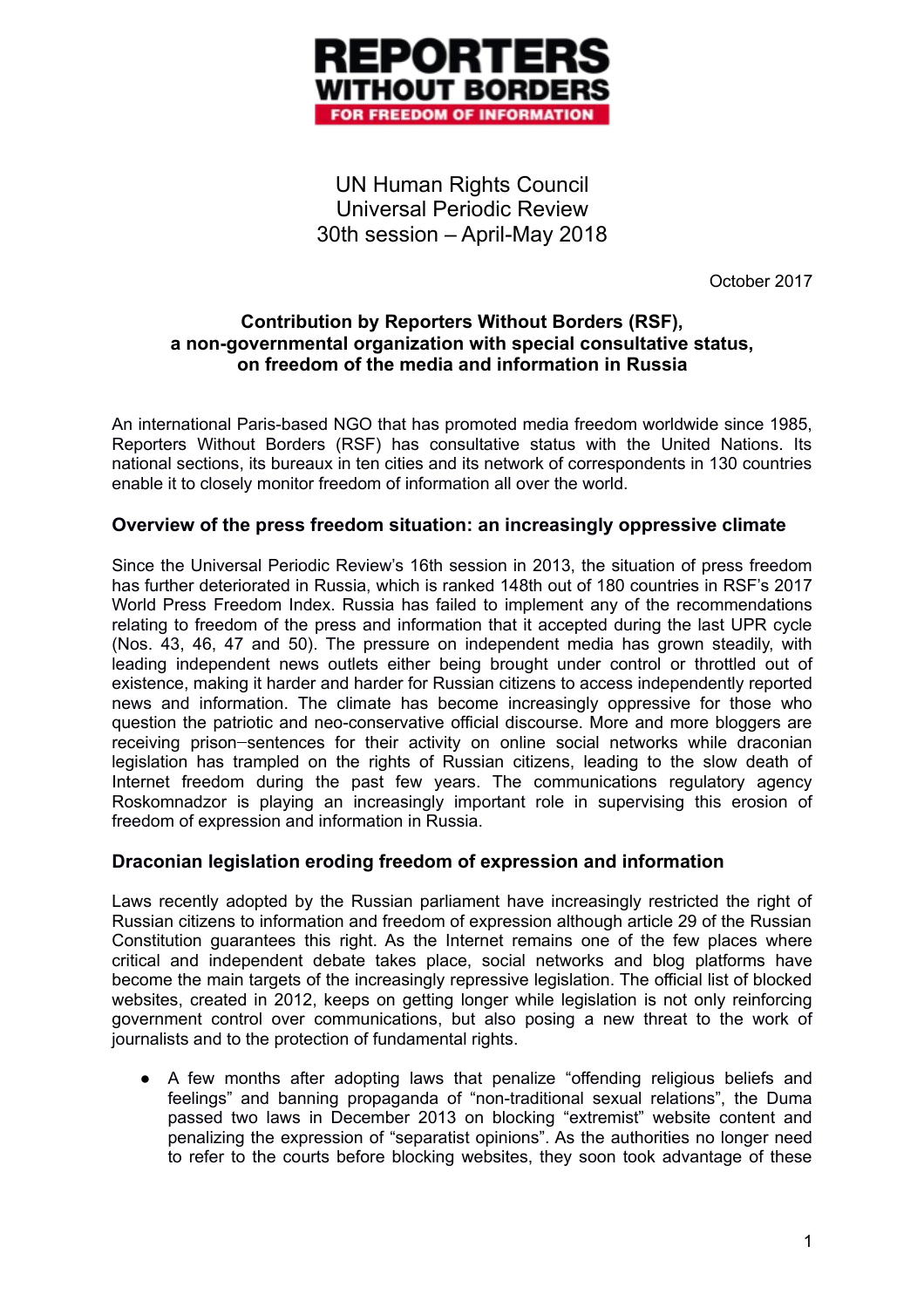

new provisions to block access to three leading opposition websites in March 2014, adding *Grani.ru, Kasparov.ru* and *EJ.ru* to the "unified register of banned content".

- A 2013 amendment to the media law banning use of "obscene language" in the media also led to the brief closure of the news agency *Rosbalt* at a Moscow court's behest after two videos that included swearwords were posted on its website.
- Under a 2014 law, bloggers defined as persons "who post open information on a personal page" that gets at least 3,000 visits a day – are increasingly subjected to obligations approaching those of large media outlets. They had to provide their surname, initials and email address, register with Roskomnadzor, and they could be held responsible for the comments posted on their blog. The register of bloggers was eventually closed in 2017, after new legislation rendered these rules invalid. But the law also targets social networks, blog platforms and online messenger applications, described as "organizers of the dissemination of information", which are required to store the history of their users' activities for six months and make it available to the authorities if asked.
- The 2015 data storage law, which requires providers to store Russian personal data on servers based in Russia, has also drastically increased the surveillance of Russian Internet users.
- Under the 2016 "Yarovaya package" of counter-terrorism amendments, telecom operators are required to store all communications and conversations for six months and, on request, to make them available to the authorities, including the police and the Federal Security Service (FSB). Services offering encrypted messaging such as WhatsApp and Telegram are also required to help the FSB to decrypt any message on request or face a heavy fine. This in turn poses a great threat to journalists who use encrypted messaging in an attempt to communicate safely with their informants and contacts.
- The crackdown on the Russian Internet has continued in 2017. Two laws banning software that bypasses online censorship and tightening government control of search engines and messaging services marked a turning point in online censorship. Under one of these laws, services that circumvent website blocking – such as VPNs, proxy servers and the Tor network – are now required to block websites that are banned in Russia. Those that do not comply will be rendered inaccessible, while search engines are required to remove all references to sites that are blocked in Russia. The second law forces the users of messaging services such as WhatsApp and Telegram to identify themselves by means of their telephone numbers and will allow the authorities to block certain subscribers or messages.

## **Independent news outlets reined in**

In response to a major wave of protests in 2011 and 2012, and to the Ukrainian crisis, international sanctions and the economic crisis, President Vladimir Putin has been clamping down on civil society and restricting the space for debate. Drastic curbs on foreign investment in news organisations have undermined the independence of certain leading media outlets while a witch-hunt is being waged against independent media, which are increasingly branded as a "fifth column" seeking to destabilize the country. Changes in the editorial boards of leading independent media outlets and the suspension of over-the-air broadcasting by non-Kremlin-affiliated TV channels have threatened the right to information and endangered media pluralism in Russia.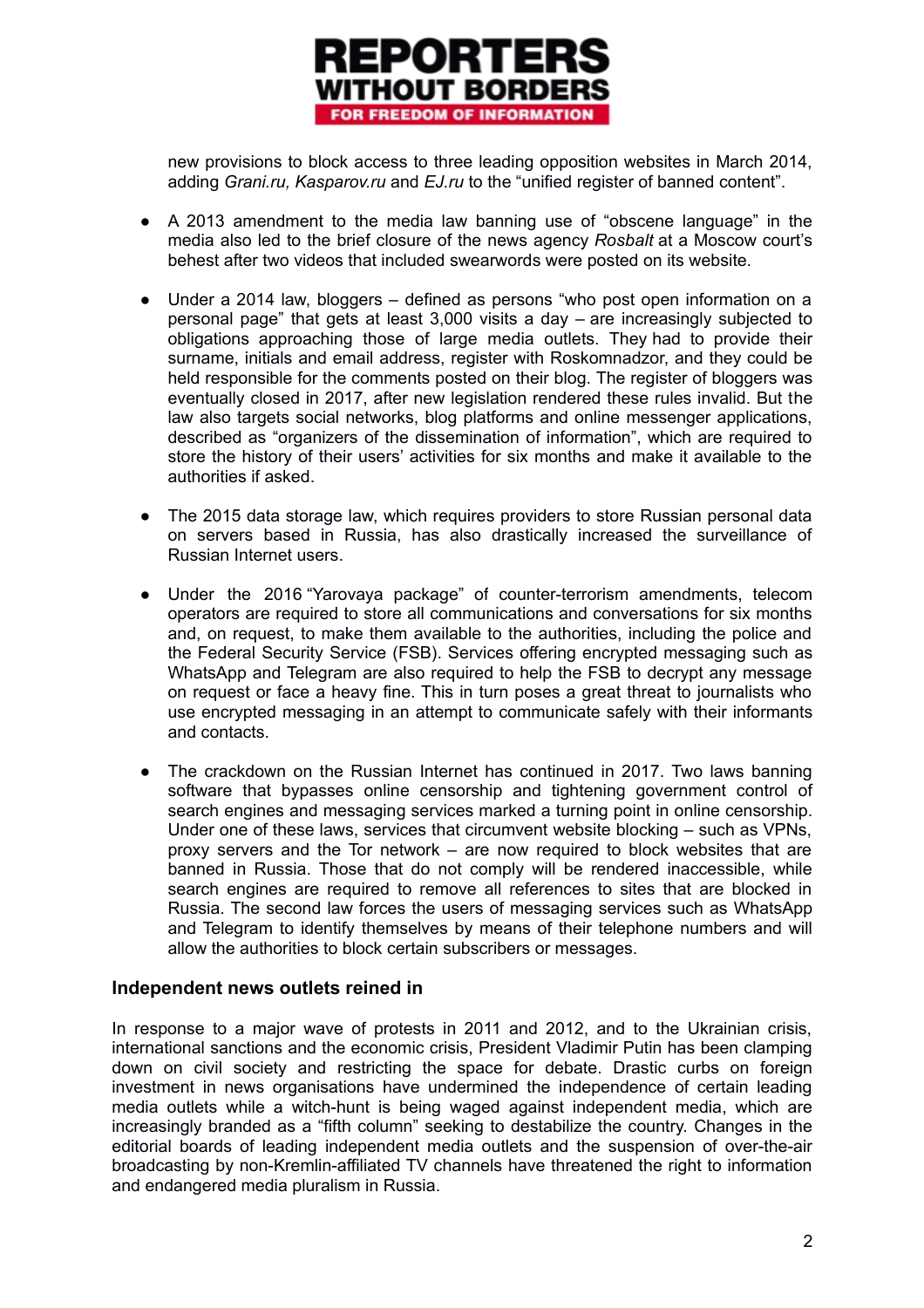

- The Russian parliament amended the Mass Media Law in 2014, lowering the ceiling on foreign ownership of shares in TV channels, radio stations, print media and online media from 50% to 20%. Since 2015, media outlets are also required to inform Roskomnadzor, the communications oversight agency, about all funding from "international sources".
- The editorial boards of *Lenta.ru* and *RBC*, which used to be leading sources of independent news, have been transformed in recent years following editor Galina Timchenko's dismissal at *Lenta.ru* and the resignation of Maxim Solyus, Elizaveta Osetinskaya and Roman Badanin at *RBC*. The latter earned its reputation with its uncompromising investigations into corruption within the Russian elite. It had appeared increasing likely that *RBC* would be reined in after its coverage of the "Panama Papers" and its disclosures about the wealth of President Vladimir Putin's presumed son-in-law. Galina Timchenko's sudden dismissal at *Lenta.ru*, a popular news website, came shortly after it received a warning from Roskomnadzor for interviewing a Ukrainian ultra-nationalist leader.
- Russia's o n l y independent national TV broadcaster, *Dozhd*  which is often outspoken and gives space to opposition views – suffered an unprecedented campaign of harassment at the beginning of 2014. A controversial poll conducted by *Dozhd* was used as grounds for the suspension of its signal by most Russian cable and satellite providers and an investigation of the TV channel by the Saint Petersburg prosecutor's office. The colossal disproportion between *Dozhd*'s alleged offence and the measures taken against it suggest that the poll was used as a convenient excuse to silence an independent broadcaster.
- The oppressive climate also affects regional broadcasters that are not under the Kremlin's direct control. In 2014, Tomsk-based *TV-2* – one of Siberia's few independent TV stations – had to end over-the-air broadcasting after its contract was rescinded by the local branch of the state telecommunications network RTRS, which has an over-the-air transmission monopoly.

## **Journalists arrested and jailed**

- At least five journalists and citizens-journalists are currently imprisoned in Russia because of their journalistic activities, according to RSF's tally. The latest case to come to trial was that of Alexander Sokolov, an investigative reporter who was sentenced in August 2017 to three and a half years in a penal colony for "perpetuating the activities of a banned extremist organization". Sokolov was arrested in July 2015 after exposing a corruption scandal and has been detained ever since. The official reason for his arrest was his previous activist links. He and three others were running the website of a group called "For Responsible Government" (ZOV) that was campaigning for a referendum to amend the Russian constitution so that politicians could be held accountable under criminal law. As this could hardly be regarded as a crime, the indictment claimed that Sokolov "realized" that the group's true aims were "destabilization of the government" and "distribution of extremist texts". The indictment did little except criminalize peaceful activities. It made little reference to Sokolov's role with the group, which appears to have been very limited.
- Journalists have been arrested and prosecuted for covering protests. In March 2017, for example, at least 17 journalists were arrested while covering nationwide anticorruption demonstrations. As well as being subjected to police violence, they were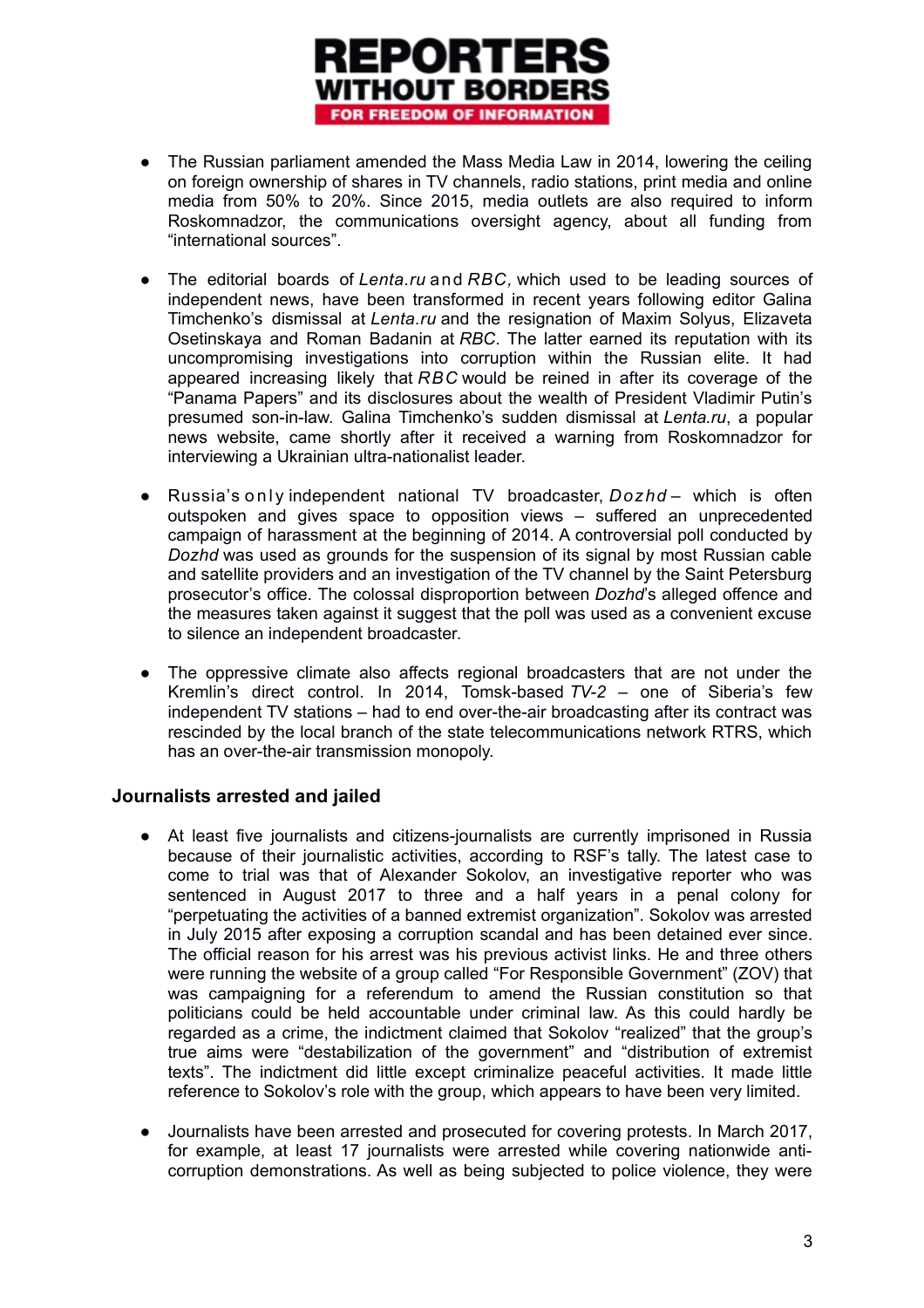

accused of taking part in banned protests and refusing to comply with police instructions. Sofiko Arifdzhanova of *Otkrytaya Rossiya* and Roman Demyanenko, a photographer with *RIA-Voronezh,* were fined while Aleksandr Nikishin of *Otkryty Kanal* was sentenced to four days of administrative detention. Alexei Alexeyev, the news website *Chernika*'s correspondent in the northwestern city of Petrozavodsk, was also hit in the face and legs by an unidentified policeman who broke his glasses and insulted him.

• Bloggers are receiving prison sentences for what they post online. Siberian blogger Alexei Kungurov was found guilty of "justifying terrorism" in December 2016 after he published a political post entitled "Who are Putin's hawks really bombing ?" that criticized Russian foreign policy. He received a 30-month jail sentence from a military court in Tyumen, Western Siberia. His case is not isolated, as persecution of Internet users has increased significantly in the past three years in Russia. Jail sentences are often imposed for comments, photos or videos posted on social networks, or even just reposts. According to the human rights group Agora, at least 29 people were sentenced to imprisonment in 2016 in connection with their online activity.

## **Impunity for the attackers of journalists**

- While journalists and bloggers are being convicted and jailed, those who physically attack or murder them enjoy complete impunity in Russia. This contravenes the undertakings that Russia gave during last UPR session in 2013 to "take further measures to improve the security of journalists and to ensure that violations of the rights of journalists are fully and promptly investigated and that anyone found responsible is brought to justice according to international standards" (No. 46) as well as to "conduct a thorough, prompt and impartial investigation into the assassinations of journalists and human rights defenders (...) and bring the perpetrators to justice" (No. 47). Since then, at least three journalists have been killed in Russia because of their work: Akhmednabi Akhmednabiev, deputy editor of the weekly *Novoe Delo* in 2013, Timur Kuashev, who used to be Nalchik correspondent for *Dosh*, in 2014 and Nikolai Andrushchenko, co-founder of the *Novy Peterburg* weekly, in 2017. The person or persons who masterminded well-known journalist Anna Politkovskaya's murder in 2006 have never been arrested.
- Impunity has in turn fostered a growing climate of insecurity for independent journalists in Russia. Yulia Latynina, a Russian journalist who worked for *Novaya Gazeta* and *Ekho Moskvy*, was forced to flee the country in September 2017 after a series of attacks in which, inter alia, her car was set on fire, an unidentified substance was sprayed around her home and faeces were thrown at her.

## **Chechnya and Crimea: two information "black holes"**

Independent journalism has been almost completely eradicated in Chechnya and in the occupied Crimea. Ramzan Kadyrov, who rules the autonomous Chechen Republic with an iron hand, often refers to independent journalists as "traitors" and "enemies of the people." In Crimea, censorship has reached a critical level with news media being closed and journalists being harassed and threatened.

● In March 2014, the signals of the Ukrainian TV stations *1+1* and *5 Kanal* were suddenly cut in Crimea while operators began broadcasting the Russian TV station *Rossiya 24* instead of the local station *Chernomorka*. As noted in a report by the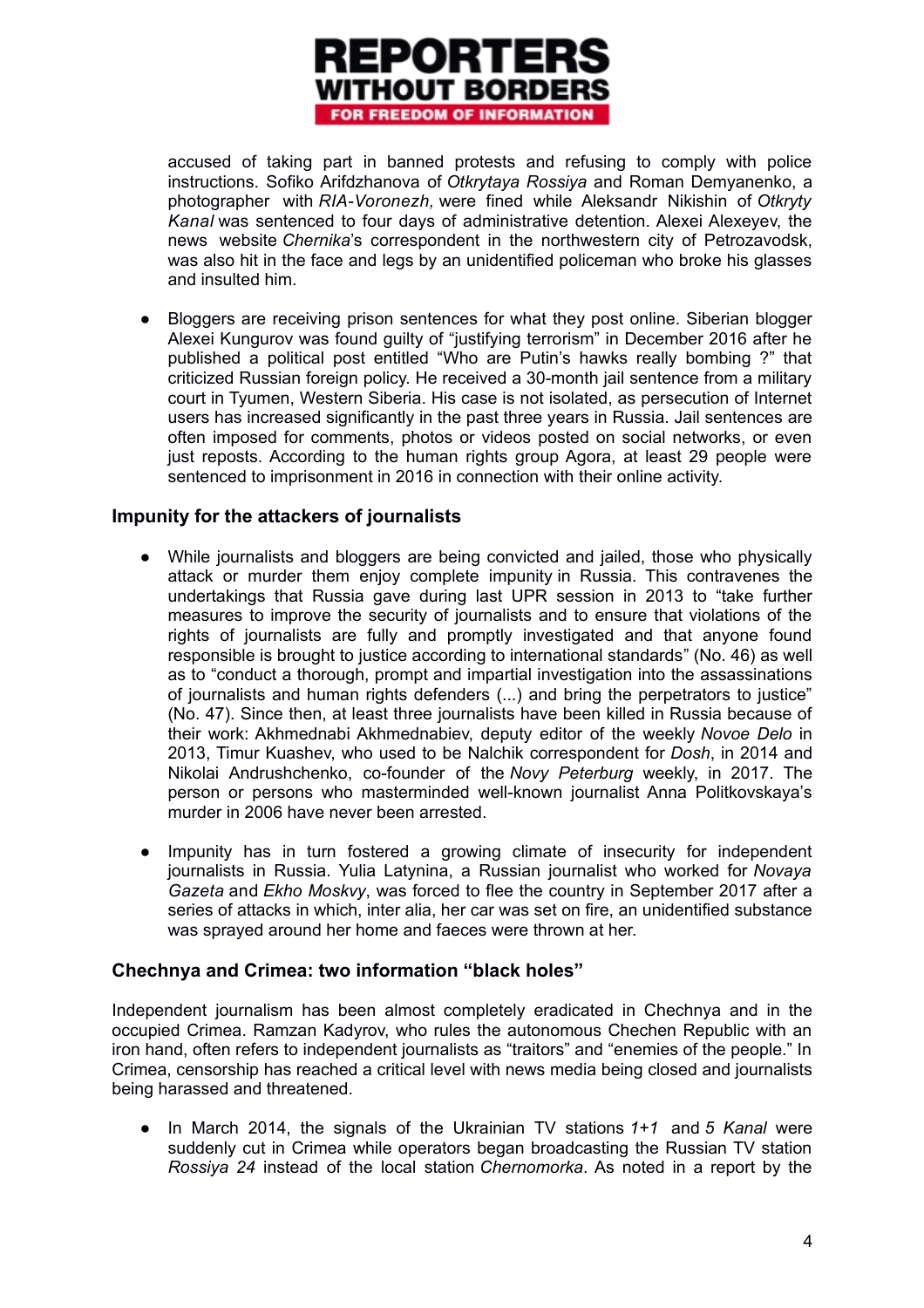

office of the UN High Commissioner for Human Rights<sup>[1](#page-4-0)</sup>, only 232 of the 3,000 Crimean media outlets registered under Ukrainian legislation received a licence from *Roskomnadzor* in 2015. Crimean Tatar media outlets that had political content were prevented from continuing.

- Non-Kremlin-affiliated journalists were prevented from covering the situation in Crimea and some them were even accused of being spies. This was the case with Olga Ivshina of the *BBC*'s Russian service when Russian soldiers with no insignia aimed their guns at her.
- Free speech has been criminalised in Crimea and the last critical journalists are being purged. This was exemplified in September 2017 by the case of Nikolai Semena, who was given a suspended sentence of two and a half years in prison and was banned from working as a journalist for three years. A reporter for *Radio Free Europe/Radio Liberty'*s Crimean service, he was convicted of "publicly calling for the Russian Federation's territorial integrity to be violated" in a 2015 report criticizing Crimea's annexation by Russia and supporting the blockade of the peninsula being organized at that time by Ukrainian activists.
- *Tvoya Gazeta* editor Alexei Nazimov has been detained since October 2016 on trumped-up charges of extortion. His lawyer said he was beaten and subjected to other forms of mistreatment by guards.

The crackdown on independent journalists has also intensified in Chechnya. Any journalist daring to defy the official consensus and obligatory pro-government enthusiasm in Chechnya is warned or threatened, and pressure is put on relatives.

- One of the most recent emblematic examples of this trend has been that of Zhalaudi Geriyev, a contributor to the independent news website *Kavkazsky Uzel.* In December 2016, on no evidence, Chechnya's supreme court confirmed his threeyear term sentence on a trumped-up charge of drug possession. The court systematically ignored defence testimony confirming that three plainclothesmen kidnapped Geriyev from a minibus that was taking him to the Chechen capital, Grozny, from where he had planned to travel to Moscow for work-related reasons. Geriyev told the court that his abductors took him to a wood where they beat him, tortured him and interrogated him. His complaints about his mistreatment were dismissed without any action being taken.
- Violence against journalists seems to have no limits in Chechnya. A new threshold was crossed when a minibus carrying Russian and foreign journalists and members of the Committee for the Prevention of Torture, a Russian NGO, was attacked in neighbouring Ingushetia, just a few hundred metres from the Chechen border, in March 2016. A score of masked men beat the passengers, forced them get out of the bus, and then set fire to it.

<span id="page-4-0"></span><sup>1</sup> <http://www.ohchr.org/EN/NewsEvents/Pages/DisplayNews.aspx?NewsID=22140>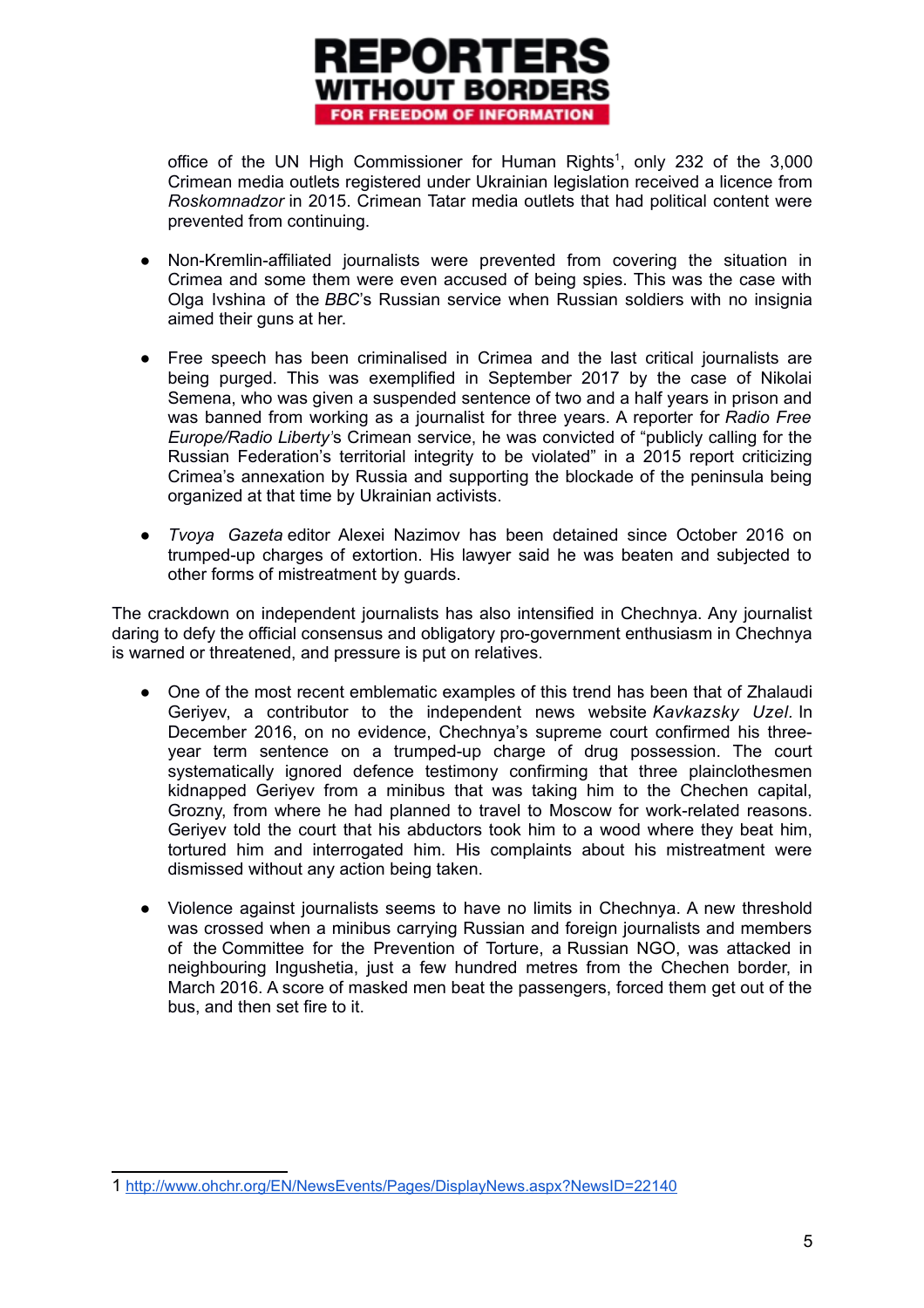

# **Recommendations**

In the light of these observations, RSF urges the Russian authorities to:

- Free all journalists who are imprisoned in connection with their journalistic activities including those held on politically-motivated charges of extremism or separatism.
- Lift all measures that have imposed increasing censorship on the media and the Internet, in order to protect freedom of expression as guaranteed by article 29 of the Russian constitution.
- Stop using the "anti-extremism" law and the law on "separatist opinions" to criminalize free speech and prosecute journalists.
- Ensure that free speech can only be restricted by a court decision that complies with the three conditions stipulated in Article 19 of the ICCPR: that the restriction must be provided by law, that it pursues a legitimate aim, and that it is necessary. Revoke all extra-judicial mechanisms that permit any limitations on freedom of expression.
- Ensure that the Russian police are properly trained to respect journalists' rights, and that journalists who are clearly identified as such are not arrested while covering protests.
- Fully and effectively investigate all acts of violence against journalists and identify both the perpetrators and masterminds of journalists' murders.
- Prohibit any filtering of online content without reference to a judge and continue to allow the use of proxy-servers and anonymizers.
- Guarantee media pluralism and balanced news coverage, and allow foreign journalists into such territories as Crimea and Chechnya.